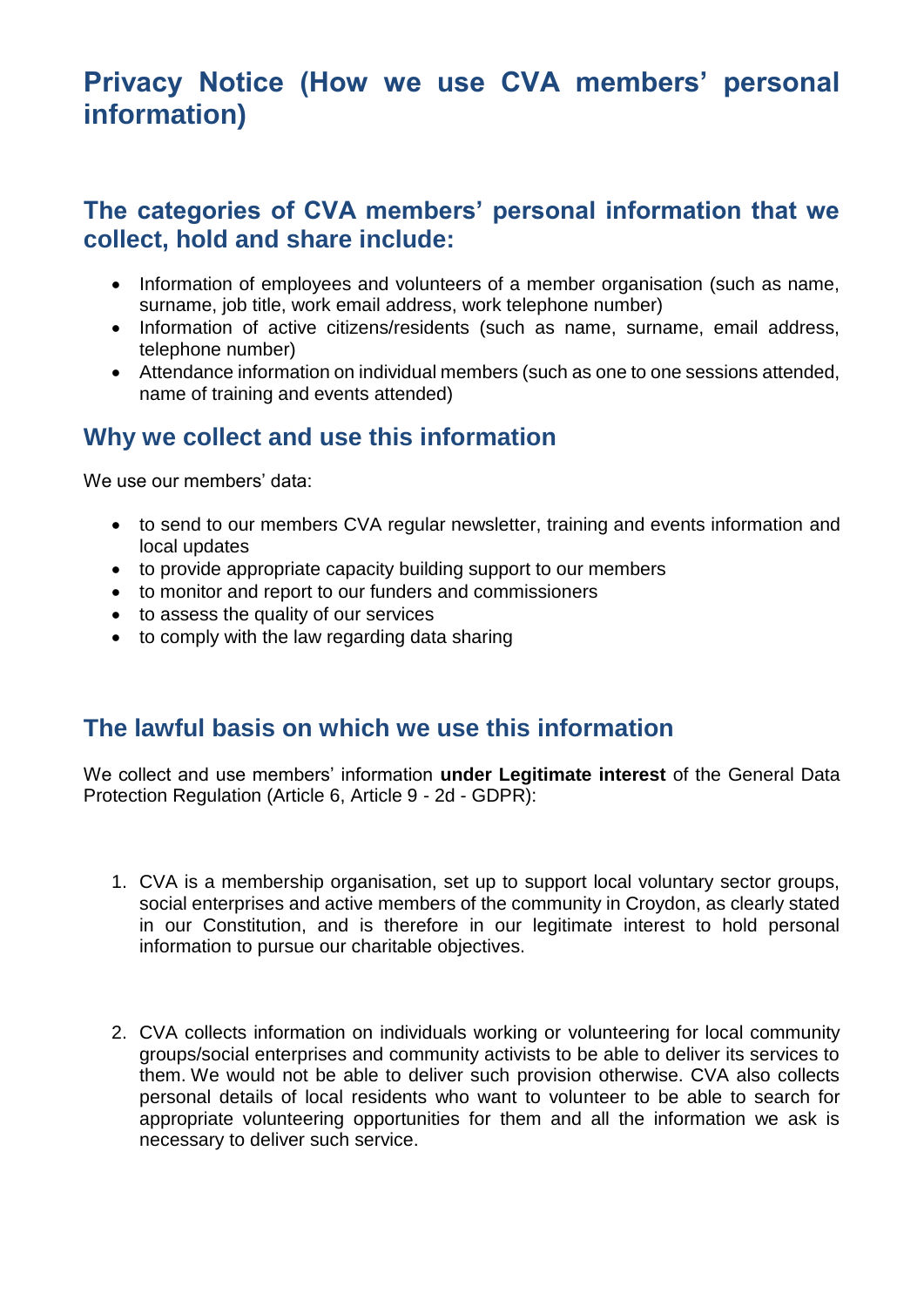3. We will only contact members for the provision of our services and, as a membership organisation, groups and residents coming to us do so in order to access a specific provision; we believe therefore that, in most cases, we will have a legitimate interest in processing their information and are not intruding unfairly on them or using their data in a way that our members might object to.

## **Storing members' data**

We hold members' data for as long as it is required to carry out our services unless we receive a specific request to remove someone' details from the database.

- Members' data is stored on our password protected **VC Connect database** <http://www.vcconnect.org.uk/contact/> (U.K. based) and only accessible by staff and volunteers with the appropriate level of authorisation, which is reviewed regularly. You can unsubscribe from our database at any time by replying to any e-mail we send you and asking for the details of your organisation or those relating to yourself, to be removed.
- <https://www.connectwellcroydon.org.uk/> sits on VC Connect.
- We use Voice to build and host our **website** [https://e-voice.org.uk](https://e-voice.org.uk/) Voice and the sites hosted on it use **[cookies](https://www.communitylinksbromley.org.uk/privacy-policy/#cookies)**. We do not use these to personally identify you, store any personal information nor to track your individual use of the site. For more details about [how and why Voice use cookies](https://e-voice.org.uk/help/cookies/) <https://e-voice.org.uk/help/cookies/> Our website contains links to other websites. This privacy notice only applies to this website so when you link to other websites you should read their privacy policies.
- When someone visits our website at [www.cvalive.org.uk](http://www.cvalive.org.uk/) we use **Google Analytics** to collect standard internet log information and details of visitor behaviour patterns. We do this to find out things such as the number of visitors to the various parts of the site. This information is only processed in a way which does not identify anyone. We do not make any attempt to find out the identities of those visiting our website. If we do collect personally identifiable information through our website, this is with your consent and we will make it clear when we collect personal information what we intend to do with it.
- If you are receiving our CVA newsletter, please note we use **Mailchimp**, a U.S. based online states of the platform. The platform of the second second second second second second second second second second second second second second second second second second second second second second second second sec [https://mailchimp.com/legal/privacy/?\\_ga=2.112180932.175438138.1525092254-](https://mailchimp.com/legal/privacy/?_ga=2.112180932.175438138.1525092254-1108616917.1525092254) [1108616917.1525092254](https://mailchimp.com/legal/privacy/?_ga=2.112180932.175438138.1525092254-1108616917.1525092254) for more information on how they adhere to the GDPR and their use of [cookies.](https://mailchimp.com/legal/cookies/) Via Mailchimp, we gather statistics around email opening to help us monitor and improve our e-newsletter. You can unsubscribe from our news at any time by clicking unsubscribe at the bottom of a news email or by getting in touch with us.
- We use **Survey Monkey** (U.S. based) to carry out a range of mostly anonymous surveys. See how Survey Monkey complies with the GDPR at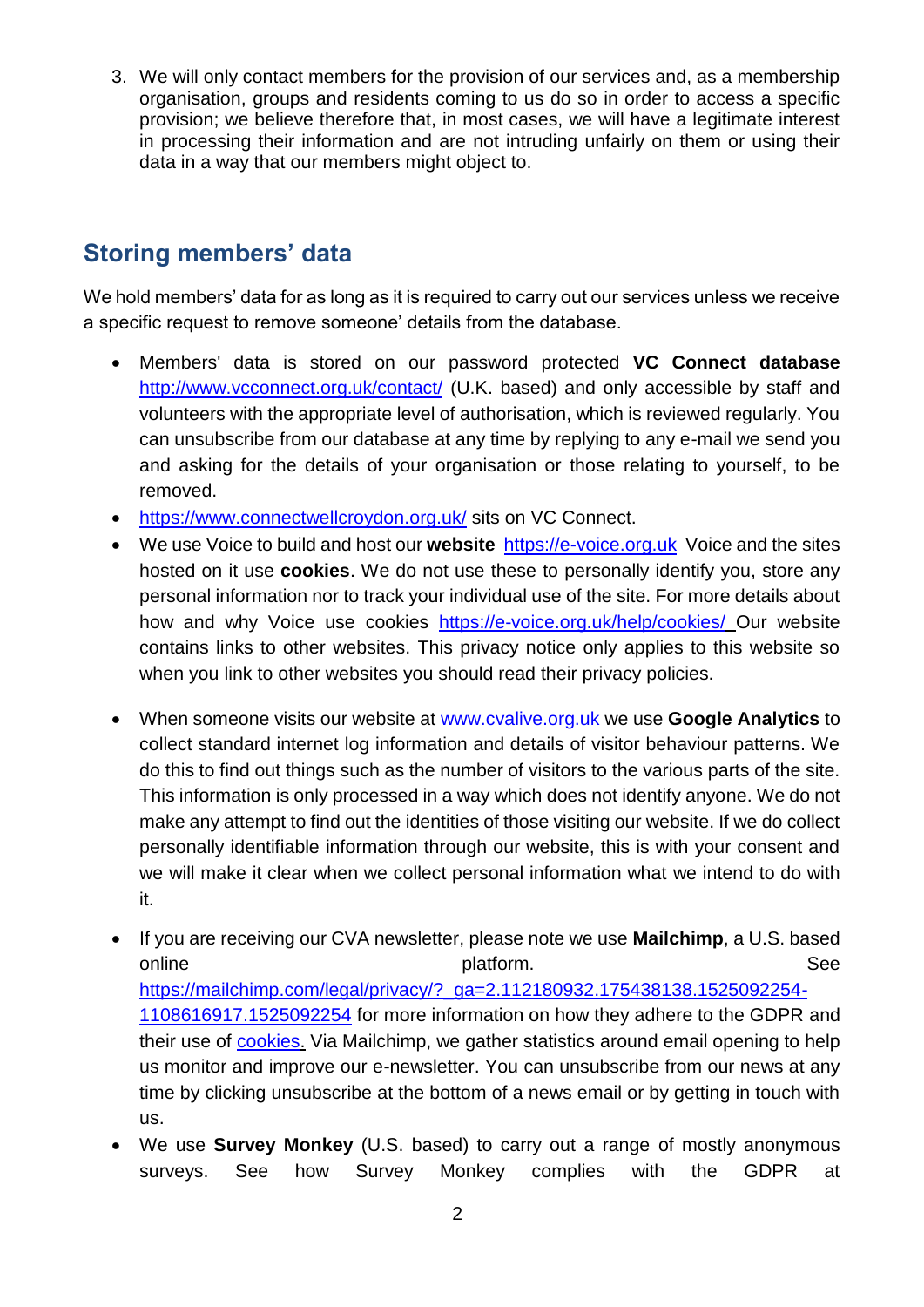[https://www.surveymonkey.com/curiosity/surveymonkey-committed-to-gdpr](https://www.surveymonkey.com/curiosity/surveymonkey-committed-to-gdpr-compliance/)[compliance/](https://www.surveymonkey.com/curiosity/surveymonkey-committed-to-gdpr-compliance/)

- We store pictures from events and training days on **Flickr**, owned by U.S. company SmugMug. Permission to take photos is asked and information on how images are used given at each event by the speaker and through posters.
- We advertise our events and take bookings from members on **EventBrite**, a U.S. based event management and ticketing website. See how EventBrite complies with GDPR at a state of the contract of the contract of the contract of the contract of the contract of the contract of the contract of the contract of the contract of the contract of the contract of the contract of the contrac

https://www.eventbrite.co.uk/support/articles/en\_US/Troubleshooting/eventbriteprivacy-policy?lg=en\_GB

## **Who we share members' information with and why**

We can be asked to share members' information (name, surname, organisation's details, email address, telephone numberwith:

- Funders and commissioners for relevant monitoring purposes, if the organisation took part into specific funded projects. This data sharing underpins CVA funding and monitoring
- A range of stakeholders (such as Local Authority, Public Heath, other voluntary sector groups) for the benefit of partnership work / sharing best practice
- With the general public when details of your organisation/group/service is on our website
- Please note that there may be legal situations where we would have to share information with statutory bodies – e.g. to a lawyer, the police, Ofsted, HMRC, Home Office, etc.

### **Requesting access to your personal data**

Under data protection legislation, members of the public have the right to request access to information about them that we hold. To make a request for your personal information contact [cva@cvalive.org.uk](mailto:cva@cvalive.org.uk) 

You also have the right to:

- object to processing of personal data that is likely to cause, or is causing, damage or distress
- prevent processing for the purpose of direct marketing
- object to decisions being taken by automated means
- in certain circumstances, have inaccurate personal data rectified, blocked, erased or destroyed; and